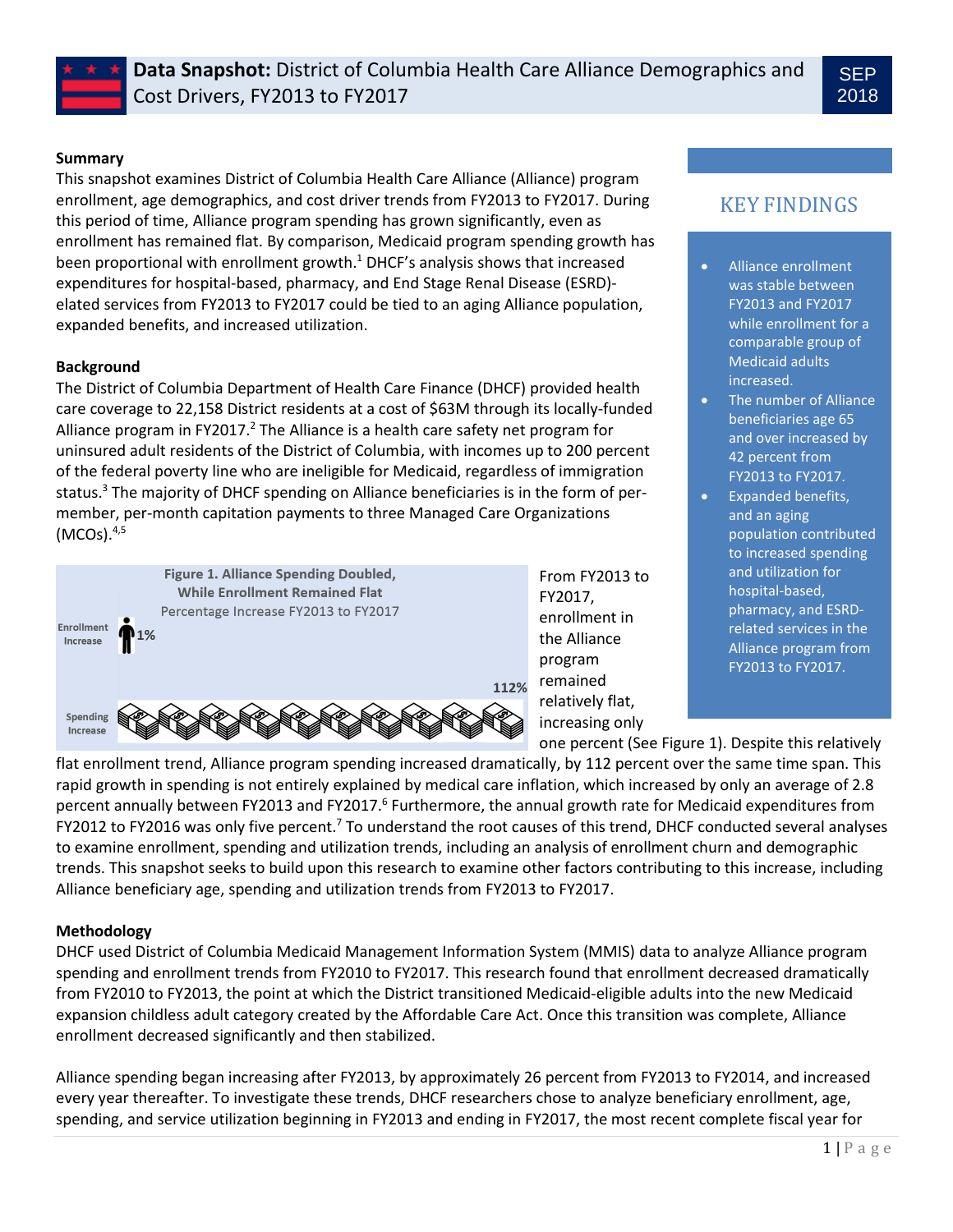# **Data Snapshot:** District of Columbia Health Care Alliance Demographics and Cost Drivers, FY2013 to FY2017

which data are available. To accurately reflect actual spending by DHCF, findings on FY2017 Alliance program spending and spending growth from FY2013 to FY2017 reported in the background section were calculated by summing FFS payments to providers and per-member, per-month capitation payments to MCOs. In contrast, to accurately depict spending by type of service, findings on spending reported in the results section include all payments to providers, whether they were directly from DHCF or from MCOs. These totals exclude capitation payments.

When comparing Alliance utilization to that of the Medicaid program, researchers restricted the Medicaid population to a comparable group of Medicaid-enrolled adults age 21 and over. Unlike Alliance beneficiaries, this group of Medicaid adults have access to long-term care services. DHCF analyzed the prevalence of chronic conditions among the study group and comparison groups using the Agency for Healthcare Quality and Research (AHRQ) Chronic Condition Indicator (CCI) algorithm, which is based on ICD-9 and ICD-10 diagnosis codes. When analyzing spending by service type, researchers separated hospital-based treatment of ESRD-related services from other hospital-based treatment, so that the ESRD-related services and the hospital-based services would be mutually exclusive.<sup>8</sup>

#### **Results**

*Alliance Enrollment was Stable between FY2013 and FY2017 While Enrollment for a Comparable Group of Medicaid Adults Increased*

Alliance enrollment has remained relatively stable, increasing by less than one percent from FY2013 to FY2017. In contrast, Medicaid adult enrollment has increased by 32 percent over the same time (See Table 1).

#### *Table 1. Medicaid and Alliance Enrollment Trend by Age, FY2013 and FY2017*

|                                                      |           | <b>Medicaid</b>  |                  |         | <b>Alliance</b> |                 |         |
|------------------------------------------------------|-----------|------------------|------------------|---------|-----------------|-----------------|---------|
|                                                      |           | 2013             | 2017             | Percent | 2013            | 2017            | Percent |
|                                                      |           |                  |                  | Change  |                 |                 | Change  |
| Age                                                  | $21 - 64$ | 178,958<br>(90%) | 237,095<br>(90%) | 32%     | 20,438<br>(93%) | 20,015<br>(90%) | $-2%$   |
|                                                      | $65+$     | 20,508<br>(10%)  | 26,032<br>(10%)  | 27%     | 1,508<br>(7%)   | 2,135<br>(10%)  | 42%     |
| <b>Total Annual</b><br><b>Enrollment<sup>9</sup></b> |           | 199,466          | 263,127          | 32%     | 21,946          | 22,150          | 1%      |

*Enrollment of Alliance Beneficiaries Age 65 and Over Increased by 42 Percent From FY2013 to FY2017*

| Table 2. Alliance Hospital-Based and ESRD-Related Services Spending and Per-<br>Person Utilization, FY2013 to FY2017 |                                         |                 |                     |  |  |  |  |  |
|----------------------------------------------------------------------------------------------------------------------|-----------------------------------------|-----------------|---------------------|--|--|--|--|--|
|                                                                                                                      | Percentage Change from FY2013 to FY2017 |                 |                     |  |  |  |  |  |
|                                                                                                                      | <b>Hospital-</b>                        | <b>Pharmacy</b> | <b>ESRD-Related</b> |  |  |  |  |  |
|                                                                                                                      | <b>Based</b>                            | <b>Services</b> | <b>Services</b>     |  |  |  |  |  |
|                                                                                                                      | <b>Services</b>                         |                 |                     |  |  |  |  |  |
| <b>Total Spending</b>                                                                                                | 200%                                    | 161%            | 75%                 |  |  |  |  |  |
| <b>Per-Person Utilization</b>                                                                                        | 171%                                    | Not Available*  | 15%                 |  |  |  |  |  |
|                                                                                                                      |                                         |                 |                     |  |  |  |  |  |

An aging Alliance population appears to be one of the factors driving increased costs for the program from FY2013 to FY2017. Although the majority (90 percent) of adults enrolled in the Alliance program were under age 65 in FY2017, the number of Alliance beneficiaries who were 65 and over grew by 42 percent from FY2013 to

*\*Data on number of beneficiaries utilizing services were unavailable for FY2013.<sup>10</sup>*

FY2017 and the proportion of Alliance beneficiaries age 65 and over grew from seven percent to 10 percent over that time span (See Table 1). In addition, MCO and FFS spending for older Alliance beneficiaries nearly tripled from FY2013 to FY2017: spending for Alliance beneficiaries age 65 and over increased by 256 percent, while spending for non-elderly adult beneficiaries increased by only 100 percent during that timeframe. DHCF's analysis of chronic conditions for Alliance beneficiaries also documents increased risk among older beneficiaries. The number of Alliance beneficiaries age 65 and older with at least one chronic condition increased by 34 percent from FY2013 to FY2017, compared to a 10 percent decrease for non-elderly adult beneficiaries.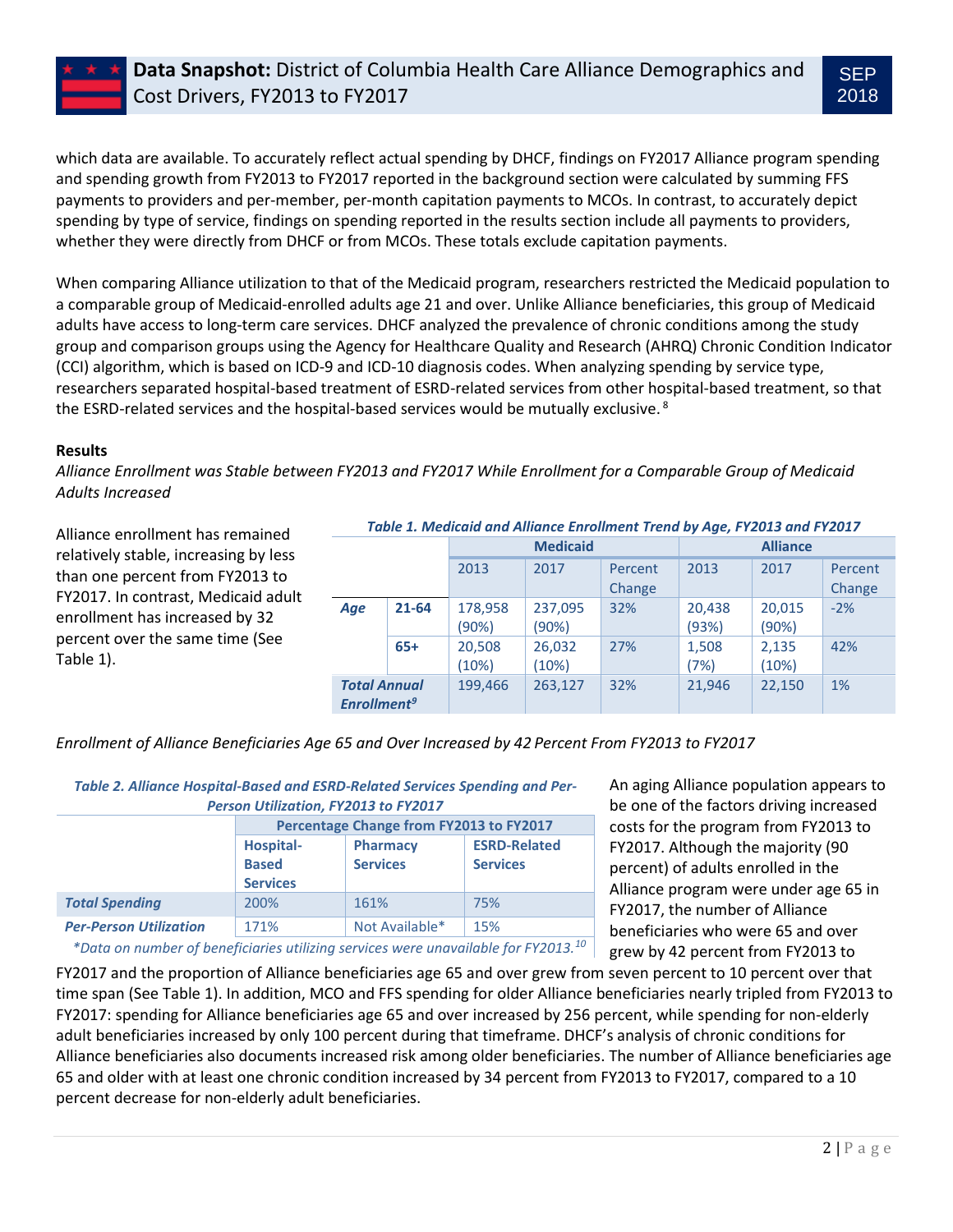*Expanded Benefits and an Aging Beneficiary Population Contributed to Increased Utilization and Spending for Hospital-Based, Pharmacy, and ESRD-Related Services in the Alliance Program from FY2013 to FY2017<sup>11</sup>*

Hospital-based services accounted for approximately 28 percent and 39 percent of total Alliance program MCO and FFS spending in FY2013 and FY2017, respectively, making them the costliest services in the program (See Table 2).<sup>12</sup> In addition to accounting for a sizable percentage of total spending, hospital-based services spending grew by 200 percent from FY2013 to FY2017. Beneficiary age was also an important factor contributing to increased hospital-based services spending. MCO and FFS spending increased by 348 percent for beneficiaries age 65 and older from FY2013 to FY2017, but only 167 percent for non-elderly adult beneficiaries over the same time period (See Figure 2). In general, elderly health care consumers are more likely to utilize costly services, such as hospital-based services, to treat a higher incidence of multiple chronic conditions.<sup>13</sup>



SEP 2018



Pharmacy services were also a factor contributing to increased spending for Alliance beneficiaries. Despite accounting for only seven percent and 10 percent of services in FY2013 or FY2017, respectively, MCO and FFS spending on pharmacy services grew by 161 percent during that period (See Table 2). Further, pharmacy services spending growth for older beneficiaries was two times greater than spending growth for younger beneficiaries. For example, pharmacy services costs for beneficiaries age 65 and older increased by 206 percent from FY2014 to FY2017, but only 101 percent for non-elderly adult beneficiaries over the same period (See Figure 3).<sup>14</sup> This sharp increase in pharmacy services costs may be due to several factors, including increased prescription drug utilization for an increasing elderly population, increased access to prescription drugs due to a formulary expansion in FY2017, an expanded provider network, and/or increasing drug prices. $15,16$ 

ESRD-related services also contributed to an increase in Alliance costs between FY2013 and FY2017.While ESRD-related services accounted for only nine percent and seven percent of total MCO and FFS spending in FY2013 and FY2017, respectively, spending for services related to ESRD was the largest cost on a per person basis by far, at \$52,304 per person in FY2013 and \$60,226 per person in FY2017 (See Table 2). ESRD-related service spending increased by 113 percent for beneficiaries age 65 and older from FY2013 to FY2017 and only 69 percent for non-elderly adult beneficiaries over the same period. In FY2014, DHCF added dialysis, a costly treatment for ESRD, as an Alliance benefit, which may have contributed to an increase in costs. Prior to this policy change, Alliance beneficiaries received coverage for dialysis through the Emergency Medicaid program, which is a federally-matched FFS program. 17

# **Implications for Medicaid and Alliance Programs**

DHCF findings suggest an urgent need to review coverage and program operations to improve cost-efficiency and determine whether additional care coordination or other interventions are needed to limit spending growth, especially among older beneficiaries. Consistent with United States Census estimates regarding the aging of the population overall, the aging trend among Alliance beneficiaries will likely continue. In light of this, it will be even more critical for DHCF to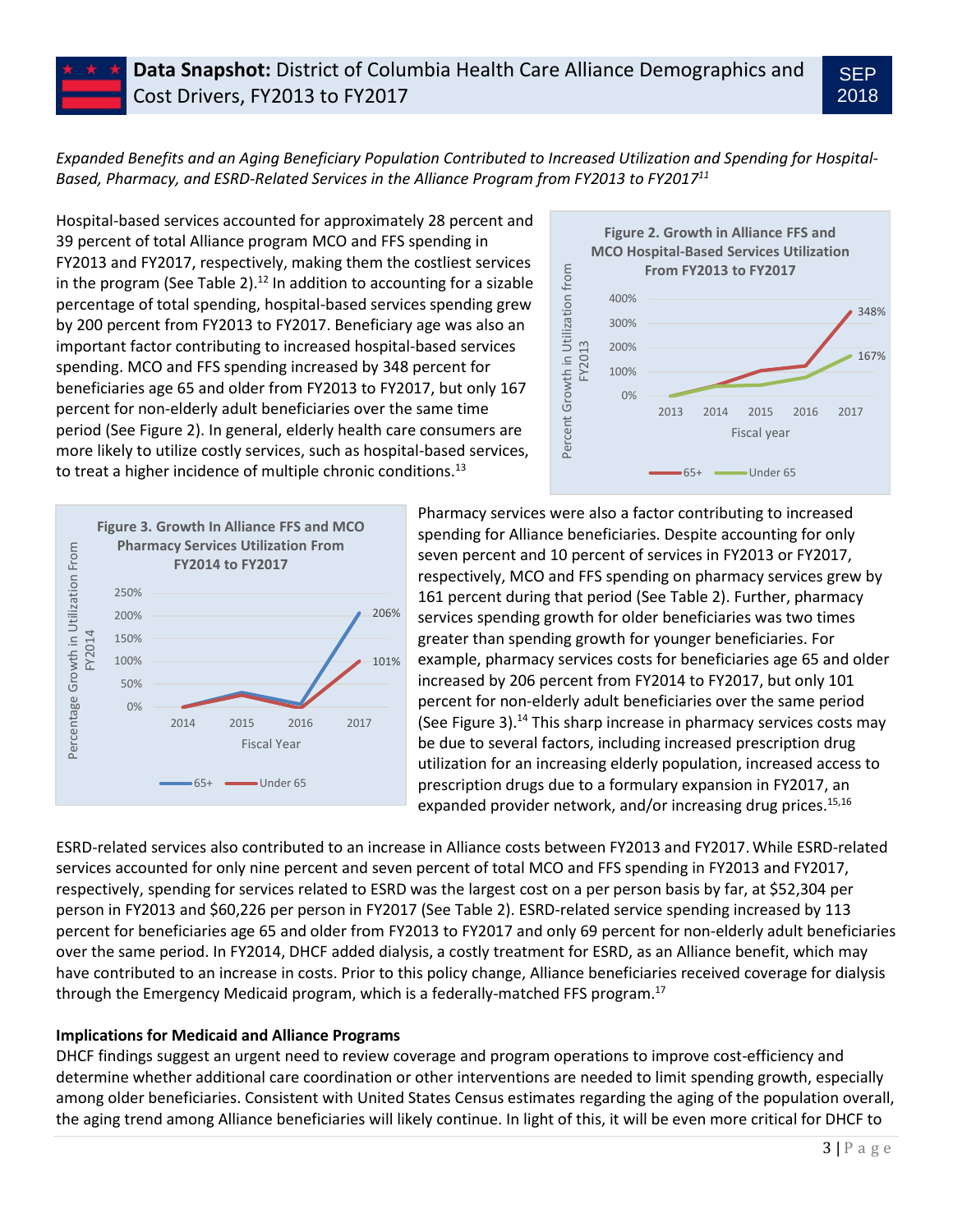coordinate care for this group of beneficiaries, or develop other strategies to improve outcomes and constrain costs. Over time, cost increases of this magnitude may not be sustainable for the program.

### **Conclusion**

l

DHCF found that, unlike a comparable group of Medicaid adult beneficiaries, enrollment was not a major cost driver for the Alliance program from FY2013 to FY2017. Instead, expanded benefits and an aging population, contributed to increased hospital-based, pharmacy, and ESRD-related services spending and utilization.

The Alliance program remains an important safety net program to support vulnerable District residents who would otherwise be uninsured. The District is committed to serving these residents within a sustainable program that offers high quality, efficient and effective care. DHCF will continue to work with MCOs, the Department of Human Services, and community stakeholders in developing improved policies and procedures to ensure the continued viability of the Alliance program.

**Notes:** The data shown here are drawn from enrollment data in the District's Medicaid Management Information System (MMIS), extracted in August 2018. The data provided here were compiled by staff in the Division of Analytics and Policy Research, Health Care Policy and Research Administration, District of Columbia Department of Health Care Finance. For more information, contact DHCF at 202-442-5988.

- <sup>5</sup> Prior to FY2016 pharmacy services for Alliance beneficiaries were provided under a program using a Department of Health administered prescription drug purchasing warehouse. Under this program, Alliance pharmacy services were carved out of the per-member, per month capitation payments to MCOs and paid for through FFS.
- <sup>6</sup> United States Department of Labor Bureau of Labor Statistics. (2018, September). CPI-All Urban Conumers (Current Series) 12 Month Percentage Change, Medical care in U.S. city average, all urban consumers, not seasonally adjusted, 2013 to 2017. Retrieved from https://data.bls.gov/timeseries/CUUR0000SAM?output\_view=pct\_12mths
- <sup>7</sup> Government of the District of Columbia Department of Health Care Finance. (2017, April 20). DHCF Annual Budget Presentation for FY2018: Presentation for Medical Care Advisory Committee (MCAC), Slide 13. Retrieved from
- https://dhcf.dc.gov/sites/default/files/u23/DHCF%20Annual%20Budget%20Report%203-2018%20%28MCAC%20Final%29.pdf 8. Spending on ESRD-related services includes MCO and FFS payments to hospital-based and free-standing hemodialysis providers, FFS claims and MCO encounters with procedure codes 90951 to 90999 and FFS claims and MCO encounters with revenue codes 821, 831, 841, and 851.
- 9. Annual enrollment includes a count of the unique number of beneficiaries who were enrolled over the course of the year, whether it was for one month or 12 months. For this reason, the number of beneficiaries is typically higher than any point-in-time count of unique beneficiaries.
- <sup>10</sup> DHCF provided FY2013 pharmacy services to Alliance beneficiaries through a special contract with the District of Columbia Department of Health and does not have access to data on the number of beneficiaries who utilized these services. Without these data, researchers could not calculate per-beneficiary spending in FY2013.
- 11. Hospital Based services include inpatient and outpatient services provided by hospitals. They exclude hospital-based dialysis services, which were identified using revenue codes 0821, 0831, 0841, and 0851.
- 12. Researchers defined spending as any payments to providers for Alliance program beneficiaries in the fiscal year, regardless of payor source. This includes services paid for by MCOs and by DHCF. It does not include capitation payments made by DHCF to MCOs.
- <sup>13</sup> Mirel, L.B., Karper, K. (2014, January). Trends in Health Care Expenditures for Elderly, Age 65 and over: 2001, 2006, and 2011. Retrieved from [https://meps.ahrq.gov/data\\_files/publications/st429/stat429.pdf](https://meps.ahrq.gov/data_files/publications/st429/stat429.pdf)

<sup>1.</sup> Government of the District of Columbia Department of Health Care Finance. (2017, April 20). DHCF Annual Budget Presentation for FY2018: Presentation for Medical Care Advisory Committee (MCAC), Slide 13. Retrieved from

https://dhcf.dc.gov/sites/default/files/u23/DHCF%20Annual%20Budget%20Report%203-2018%20%28MCAC%20Final%29.pdf <sup>2</sup> This number is a combination of per-member, per-month capitation payments to MCOs and fee-for-service payments to providers for the Alliance program. DHCF also spends federally matched dollars on Alliance beneficiaries through the Emergency Medicaid program. These dollars, a total of \$11.4M in FY2017, are not included \$63M spending figure. In addition, the District of Columbia Department of Health provides some prescription drug benefits to eligible Alliance program beneficiaries through the District of Columbia AIDS Drug Assistance Program. Spending on these services are also excluded.

<sup>3.</sup> Authorized through the District of Columbia Health Care Privatization Amendment Act of 2001, the program is funded solely with local dollars and is promulgated in Title 22B, Chapter 33 of the District of Columbia Register. District of Columbia Register, Title 22-B Chapter 33 (2001).

<sup>4.</sup> Alliance coverage includes inpatient hospital care, outpatient medical care (including preventive care), emergency services, urgent care services, prescription drugs, home health care, dental services, specialty care, and wellness programs that include mother and baby care. District of Columbia Government. (2018, September 11). DC Medicaid / Alliance and Me. Retrieved from https://www.dcmedicaid.com/dcwebportal/nonsecure/medicaidAndMe